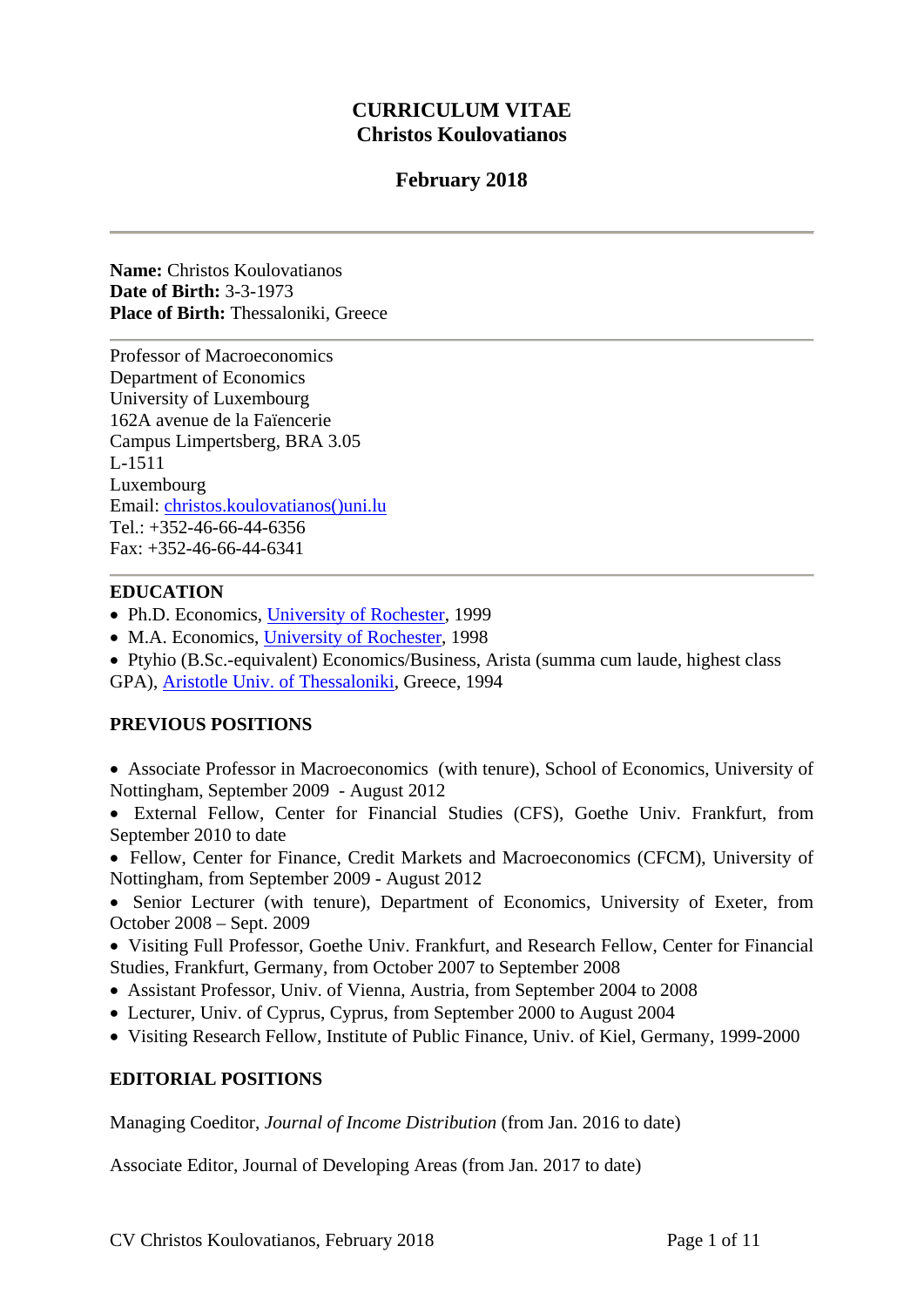# **DISTINGUISHED LECTURES**

2014 June – Keynote Address, "Fitting Parsimonious Household Portfolio Models to Data" 2nd Household Finance Conference, Central Bank of Luxembourg

# **FELLOWSHIPS, SCHOLARSHIPS, AND HONORS**

- Internal Grant for conducting surveys on the career/fertility tradeoff in macro models (U Luxembourg, 20,000 Euros)
- Center for Financial Studies Fellowship on Macroeconomic Expectations and Bayesian Learning from October 2007-2011 (collaborator Volker Wieland)
- Austrian Science Fund Fellow for Strategic Fiscal and Monetary Policies, (with research group coordinator Gerhard Sorger), 2007-2008
- Austrian Science Fund Fellow for Strategic Savings Decisions and Growth, Project P17886 (with research group coordinator Gerhard Sorger) 2004-2006
- Leventis Foundation Fellow for Understanding the Composition of Household Wealth (with research group coordinator Michael Haliassos) 2001-2003
- RTN Participant, the Economics of Aging in Europe, University of Cyprus (with node coordinator Michael Haliassos), 2002-2006
- TMR Grant for the study of Income Distribution and Tax Policies, Christian-Albrechts Universität zu Kiel, 1999-2000
- W. Allen Wallis Fellowship for the study of Political Economy, Financed by the NSF USA, Univ. of Rochester, 1995-97
- Summer Research Grant, Univ. of Rochester, 1995
- University of Rochester Tuition Scholarship, 1994 99
- Fulbright Scholarship for Graduate study in the U.S. 1994 99
- Highest Honors for the Highest GPA (1994 class Oath Pronouncement), Dept. of Economics/Business, Aristotle Univ. of Thessaloniki 1994
- Alexandros Onassis Foundation Scholarship for 1995-96 (initially offered but declined due to coverage by the Wallis Fellowship)

### **PUBLICATIONS IN REFEREED JOURNALS**

• Market Fragility and the Paradox of the Recent Stock-Bond Dissonance, 2018, co-authored with Jian Li and Fabienne Weber, *Economics Letters*, January, Vol. 162, pp. 162-166.

• Strategic Exploitation of a Common Property Resource under Rational Learning About its Reproduction, 2015, *Dynamic Games and Applications*, March, Vol. 5(1), pp. 94-119.

 Strategic Exploitation of a Common Property Resource under Uncertainty, 2013 coauthored with Elena Antoniadou and Leonard J. Mirman, *Journal of Environmental Economics and Management*, January, Vol. 65(1), pp. 28-39.

• Saving Rates and Portfolio Choice with Subsistence Consumption, 2012, co-authored with Carolina Achury and Sylwia Hubar, *Review of Economic Dynamics*, January, Vol. 105(1), pp. 108-126.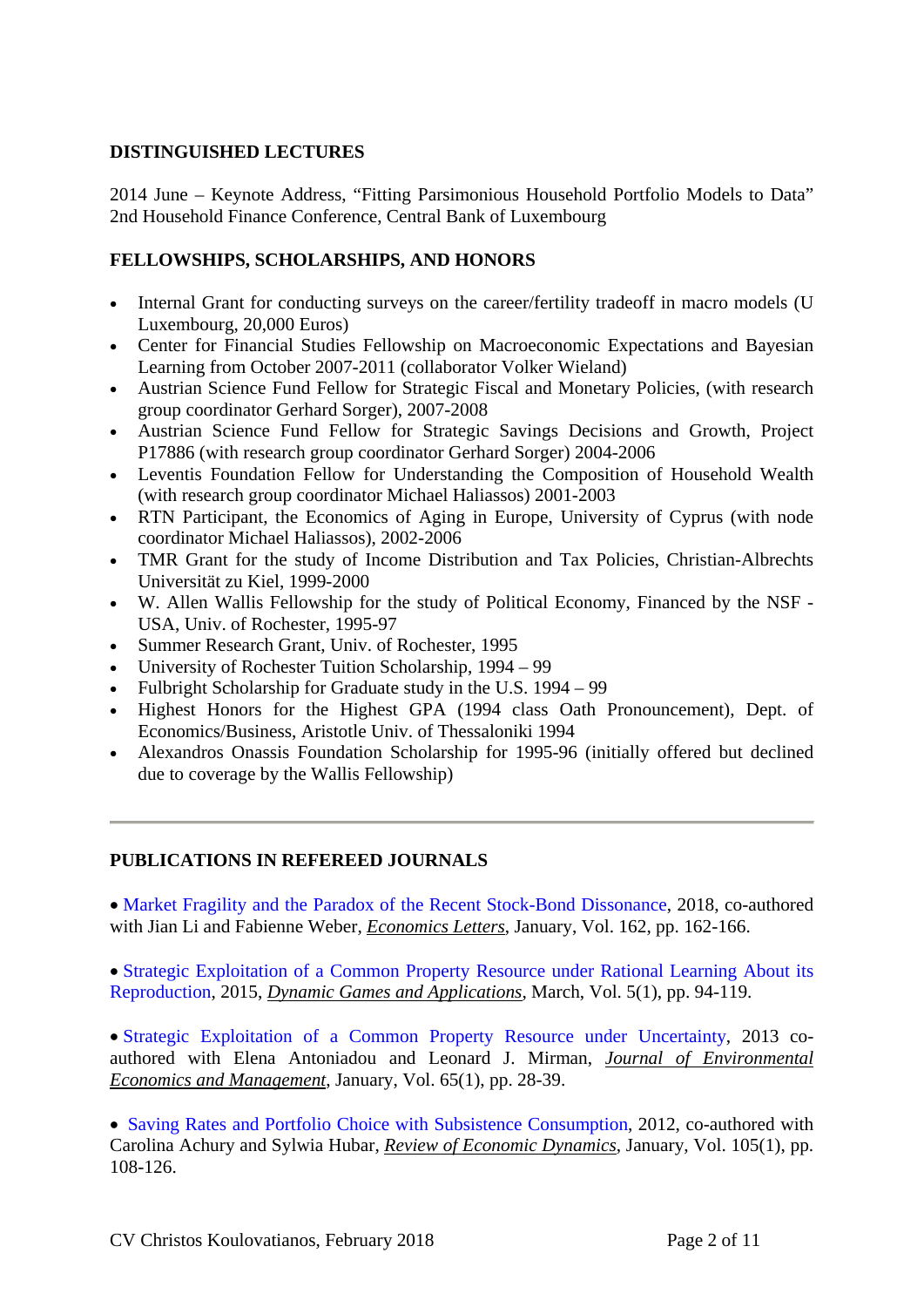Evidence on the Insurance Effect of Redistributive Taxation, 2010, co-authored with Charles Grant, Alex Michaelides, and Mario Padula, *Review of Economics and Statistics*, Vol. 92(4), pp. 965-973.

 Per Capita Income Versus Household-Need Adjusted Income: A Cross-country Comparison, (2009), co-authored with Polina Minkovski and Carsten Schröder, *Journal of Income Distribution,* 18 (3-4), pp. 11-23.

• Optimal Growth and Uncertainty: Learning, 2009 co-authored with Leonard J. Mirman and Marc Santugini, *Journal of Economic Theory*, January, Vol. 144, pp. 280-295.

• Non-Market Household Time and the Cost of Children, 2009, co-authored with Carsten Schröder and Ulrich Schmidt, *Journal of Business and Economic Statistics*, January, Vol. 27(1), pp.42-51.

 Arbeitslosengeld II: Arbeitsanreize und Verteilungsgerechtigkeit, 2008, co-authored with Carsten Schröder and Ulrich Schmidt, *Wirtschaftsdienst*, Springer, Vol. 88(7), pages 461-466.

 The Effects of Market Structure on Industry Growth: Rivalrous Nonexcludable Capital, 2007, co-authored with Leonard J. Mirman, *Journal of Economic Theory*, Vol. 133, March, pp. 199-218.

 Properties of Equivalence Scales in Different Countries, 2005, co-authored with Carsten Schröder and Ulrich Schmidt, Short paper (Complement of the paper "On the Income Dependence of Equivalence Scales"), *Journal of Economics*, Vol 86, pp. 19-27

 On the Income Dependence of Equivalence Scales, 2005, co-authored with Carsten Schröder and Ulrich Schmidt, *Journal of Public Economics*, Vol. 89(5-6), June, pp. 967-996.

### **Book chapters and edited volume introductions**

• Income Distribution and the Family, (2009), co-authored with Carsten Schröder, Ulrich Schmidt, and Christian Seidl, Editorial Introduction to the Special Volume "Income Distribution and the Family", *Journal of Income Distribution, 18 (3-4),* pp. 3-10*.*

 A Glance at Some Fundamental Public Economics Issues Through a Parametric Lens, 2005, *"Advances in Public Economics: Utility, Choice and Welfare," Schmidt, U., Traub, S. (Eds.), Vol. 38, 2005, ISBN 0-387-25705-5, Hardcover, Springer*

### **RESEARCH MANUSCRIPTS**

 The role of Labor-Income Risk in Household Risk-Taking, with Sylwia Hubar and Jian Li, 2018

 Do Demographics Prevent Consumption Aggregates From Reflecting Micro-level Preferences?, co-authored with Carsten Schröder and Ulrich Schmidt, 2018, Revise and Resubmit European Economic Review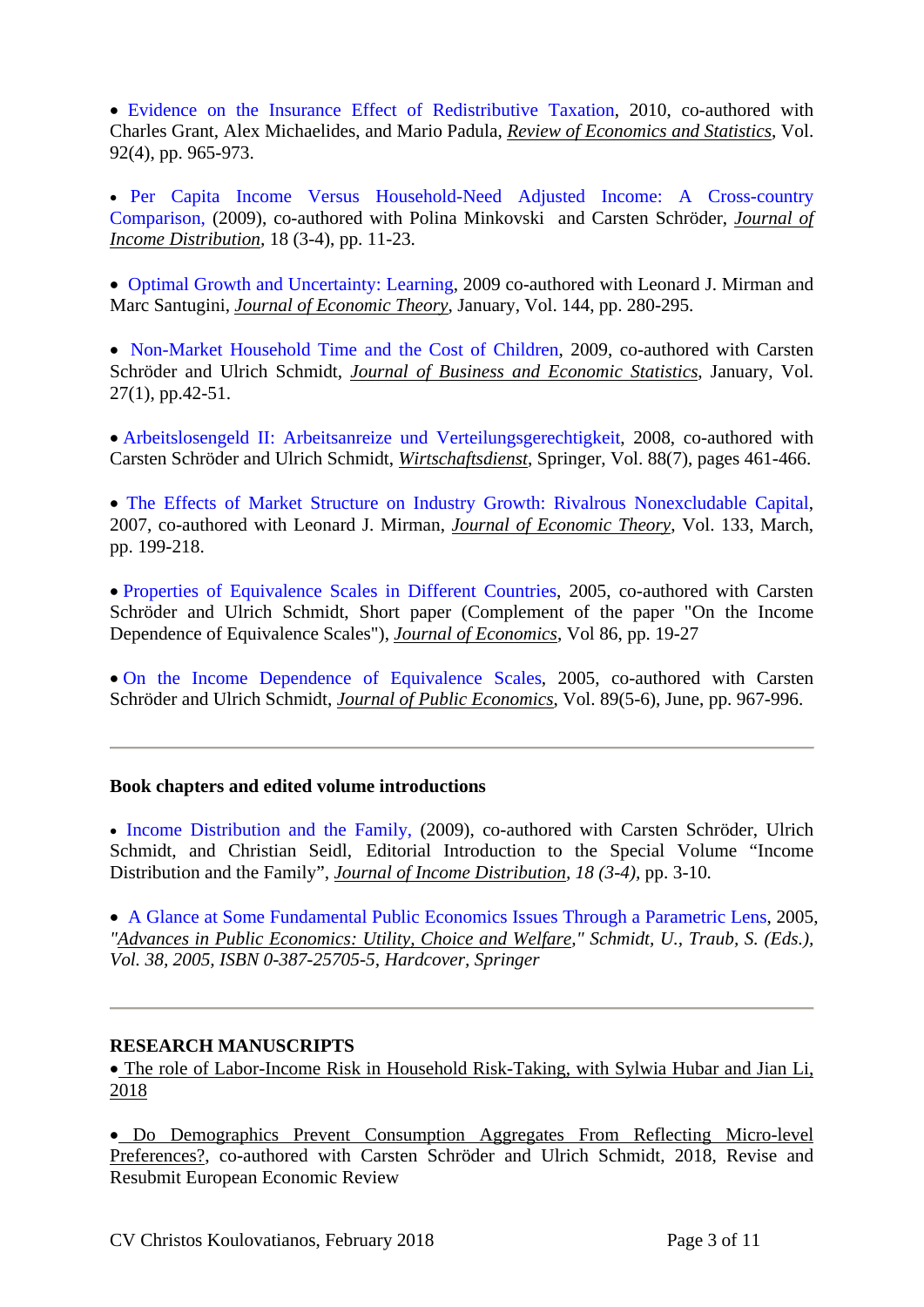Evaluating How Child Allowances and Daycare Subsidies Affect Fertility, with Joshua Goldstein, Jian Li, and Carsten Schröder, 2017, CFS WP No. 568, Available at SSRN: https://ssrn.com/abstract=2918877

 Asset Pricing under Rational Learning about Rare Disasters, with Volker Wieland, 2017, Older version: CEPR Discussion Paper 8514.

 Political Economics of Fiscal Consolidations and External Sovereign Accidents, with Carolina Achury and John Tsoukalas, mimeo, 2016

 Capital-Value Busts as a Source of Rational Pessimistic Policy Swings, with Dimitris Mavridis, mimeo, 2014 (improvements in progress)

Cyclical Demand for Redistributive Policies, with Sylwia Hubar and Carlos Cortinhas, 2014

 Public Consumption Provision over the Business Cycle, with Carolina Achury and Joao Madeira, 2014 (major improvements in progress)

 Growth Possibilities and The Median Voter's Choice of Public Consumption, with Leonard J. Mirman, 2010 (major improvements in progress)

On the Granular Origins of Incremental Technical Change, 2008 (in progress)

• Rational Noncooperative Strategic Exploitation of Species in a Predator-Prey Ecosystem with Random Disturbances, 2007 (major improvements in progress)

Family-type Subsistence Incomes, 2007, co-authored with Carsten Schröder and Ulrich Schmidt (supporting paper to our most recent paper on Demographics)

 Community Preference Profiles and the Dynamic Representative Consumer, 2007 (second supporting paper to our most recent paper on Demographics with additional theorems)

Neoclassical Dynamics of Labor Effort: Some Clear-cut Analytics, 2007

 Endogenous Public Policy and Long-Run Growth: Some Simple Analytics, 2006 coauthored with Leonard J. Mirman (major improvements in progress)

• Public Consumption and Public Infrastructure in a Dynamic Economy, 2004 co-authored with Leonard J. Mirman (major improvements in progress)

 Dynamic Oligopoly and the Relative Size of Firms, 2004 co-authored with Leonard J. Mirman (major improvements in progress)

 R&D Investment, Market Structure, and Industry Growth, 2003 co-authored with Leonard J. Mirman (major improvements in progress)

• Skill-Biased Technological Change in Economic Development, 2000 (major improvements in progress)

• Preferences over Public Consumption and Growth, (in progress)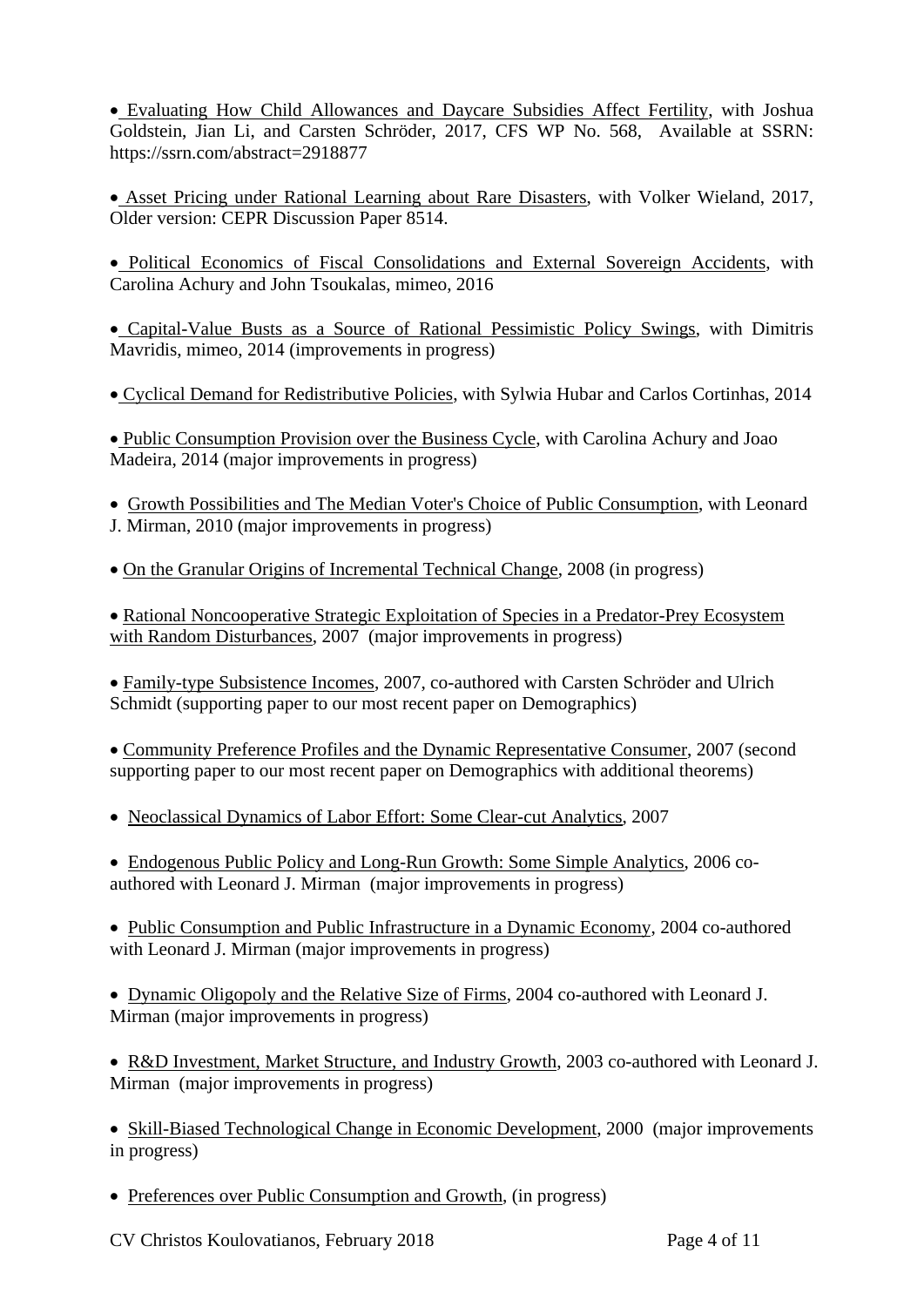- Black Swans (work in progress)
- Of Whales and Men (work in progress)

# **PROFESSIONAL ACTIVITIES**

**Editorial Service** *Journal of Income Distribution (JID),Guest Co-editor* 

- Special Double volume of JID for year 2009 "Income Distribution and the Family" (together with Carsten Schröder, Ulrich Schmidt, and Christian Seidl)
- Special Double volume of JID for year 2015 "Crises and the Distribution" (together with Charlotte Bartels, Timm Bönke, and Carsten Schröder)

**Board Affiliate of INTERTIC** *(International Think-tank on Innovation and Competition),* November 2005 – September 2009

**Regular Member of the managing committee of ASECU** *(Association of South Eastern Europe Economic Universities),* January 2001 - August 2004

### **Referee**

*American Economic Review, Annals of Operations Research, Automatica, Berkeley Electronic Press (Studies in Non-Linear Dynamics and Econometrics), Bulletin of Economic Research, Economic Theory, Economica, Economics Letters, Empirical Economics, Environmental and Resource Economics, European Economic Review, Finanzarchiv, Grant Agency Academy of Sciences of the Czech Republic, International Economic Review, International Journal of Economic Sciences and Applied Research, Journal of Business and Economic Statistics, Journal of Development Economics, Journal of Economic Dynamics and Control, Journal of Economic Inequality, Journal of Economics, Journal of Environmental Economics and Management, Journal of the European Economic Association, Journal of Income Distribution, Journal of International Money and Finance, Journal of Macroeconomics, Journal of Population Economics, Macroeconomic Dynamics, Mathematical Social Sciences, Oxford Economic Papers, the RAND Journal of Economics, Review of Financial Studies, Scottish Journal of Political Economy, Social Sciences and Humanities Research Council of Canada.* 

### **Seminar Series and Conference Organizing**

co-organizer, "Crises and Distribution" – Sept. 29-30, 2014 in Berlin

- main organizer, CFCM workshop on Household finance, Housing Markets and Macroeconomics, Nottingham, May 6, 2011.
- organizer, Seminar Series in Economics, Univ. of Exeter, Spring 2009.
- co-organizer, "Income distribution and the family" –Sept. 1-3, 2008 in Kiel (Keynote speakers: Gary Burtless (Brookings Institution), Matthias Doepke (Northwestern), Jeremy Greenwood (UPenn), Krishna Pendakur (Simon Fraser Univ.), Ray Rees (Munich), Michele Tertilt (Stanford))
- co-organizer, Seminar Series in Macro/Finance, with Michael Haliassos and Lenos Trigeorgis, from Spring 2001 to August 2004
- co-organizer, AS.S.E.T. 2002 Annual Meetings (Paphos, Cyprus, October 31-November 2, 2002) Annual Meetings of the Association of Southern European Theorists

 co-organizer, Joint TMR-HERMES Conference on Savings, Portfolios, and Pensions (Paphos, Cyprus, March 30-31, 2001) Main Organizer: Michael Haliassos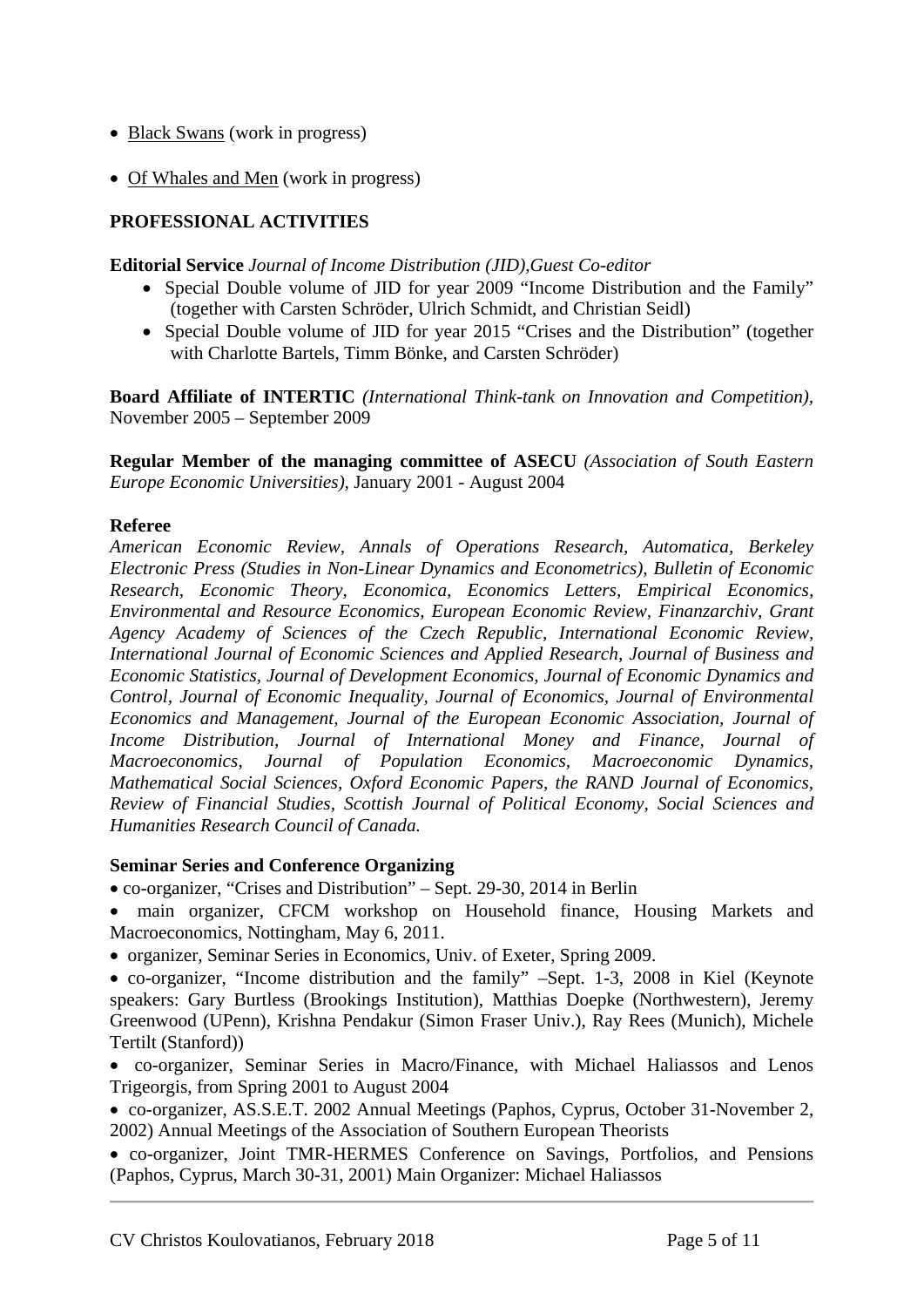# **CONFERENCE DISCUSSIONS**

.

 *Discussion of "Short-term reversals, returns to liquidity provision and the costs of immediacy"* by Kalle Rinne and Matti Suominen*, 2nd EBC Network Workshop 10-12 May 2017,* University of Luxembourg, Luxembourg , 10-12 May 2017.

 *Discussion of "Who is Eager to Save for Retirement: Cross-Country Evidence"* by Anna Kaliciak, Rados÷aw Kurach and Walid Merouani*, LIS/LWS Users Conference 2017,*  Luxembourg Income Study, Esch-Belval, Luxembourg , April 27-28, 2017.

 *Discussion of "On the diversity of asset holdings in the United States in 2007 and 2009"* by Eva Sierminska and Jacques Silber*, 4th Luxembourg Workshop on Household Finance and Consumption,* Central Bank of Luxembourg, Luxembourg , June 30-July 1, 2016.

 *Discussion of "Baby Busts and Baby Booms: The Fertility Response to Shocks in Dynastic Models"* by Larry E. Jones (U Minnesota, Minneapolis Fed, NBER) and Alice Schoonbroodt (U Southampton)*, Workshop on 'Household Behaviour, Household Finance, Housing, and Macroeconomics',* University of Nottingham, Nottingham, 6 May 2011.

 *Discussion of "Booms and Busts in Asset Prices"* by Klaus Adam and Albert Marcet*, Conference in Honor of Volker Wieland's 10 years in Goethe University Frankfurt,* Frankfurt, Germany, December 15, 2010.

 *Discussion of "Risk Premiums and Mactroeconomic Dynamics in a Heterogeneous-Agents Model"by* Ferre De Graeve, Maarten Dossche, Marina Emiris, Henri Sneessens, Raf Wouters, Workshop "*New Developments in DSGE Models*", Nottingham, December 4, 2009.

# **CONFERENCES AND SEMINAR PRESENTATIONS**

*AEA Annual Winter Meetings, Chicago,* January 2017

 *Future of Business and Finance: Challenges and Prospects after the Crisis, U Szczecin, Poland,* December 2016

- *Conference on Sovereign Debt, U Glasgow,* August 2016
- *Seminar, Goethe Univ. Frankfurt,* Frankfurt, June 2015
- *Seminar, Free University of Berlin,* Berlin, January 2015

*Conference, Challenges in the Field of Economic and Financial Crime in Europe, University of Luxembourg (Law),* Luxembourg, December 2014

*Seminar, University of Venice,*Venice, November 2014

*Conference, Behavioral Aspects in Macro-Finance, SAFE, Catholic U of Milan*, Milan, November 2014

*Conference,* 2nd Household Finance Conference, Central Bank of Luxembourg, Luxembourg (Keynote speaker)

- *Conference, NHH UiO, Oslo*, June 2013
- *Seminar, University of Glasgow,* Glasgow, April 2012
- *Seminar, University of Bristol,* Bristol, January 2012
- *ECB conference, Information, Beliefs and Econ. Policy,* Frankfurt, Germany, Dec. 2011 (*Discussant: Philippe Weil*)
- *Conference, Role of Beliefs in Decision Theory,* Paris, France, November 2011
- *Conference, Society for Economic Dynamics,* Ghent, Belgium, July 2011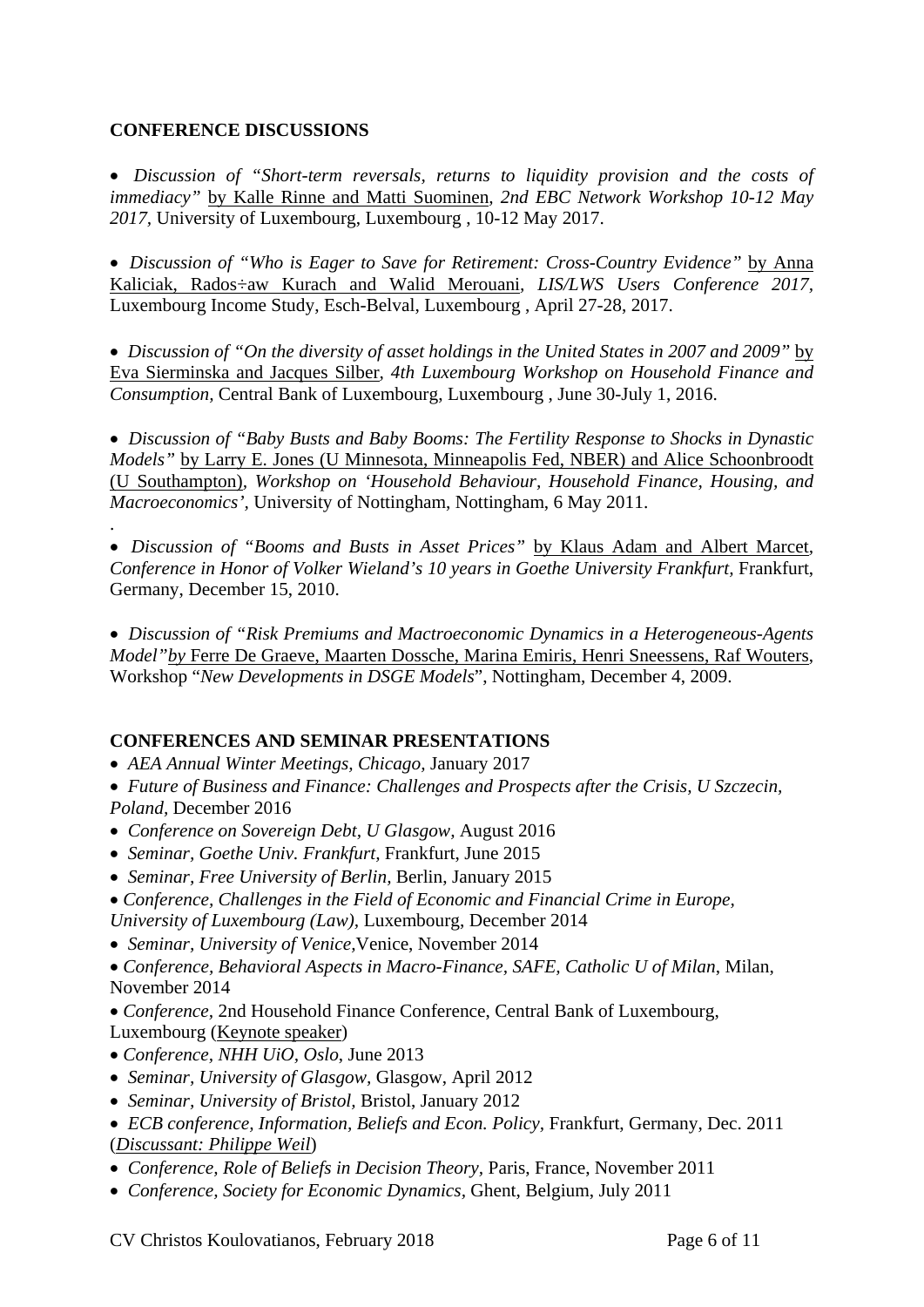- *Seminar, University of Luxembourg,* Luxembourg, June 2011
- *Conference, Macroeconomics and Survey Data,* Munich, Germany, October 2010
- *Seminar, University of Cardiff*, Cardiff, UK, October 2010
- *NBER Summer Institute*, Boston US, July 2010
- *Conference in Public Economics,* Marseille, France, June 2010
- *Seminar, University of Essex*, Colchester, UK, May 2010
- *Seminar, University of Munich*, Munich, Germany, May 2009
- *Seminar, University of Nottingham*, Nottingham, UK, April 2009
- *Midwest Macroeconomics Conference*, Philadelphia PA, May 2008.
- *Seminar, University of York*, York, UK, April 2008
- *Seminar, University of Exeter*, Exeter, UK, April 2008
- *Seminar, University of Nottingham*, Nottingham, UK, March 2008
- *Seminar Series, University of Verona*, Verona, Italy, February 2008
- *Seminar Series, University of Reading*, Reading, UK, November 2007
- *Seminar Series, Goethe University of Frankfurt*, Frankfurt, Germany, May 2007
- *European Meetings of the Econometric Society, 2006*, Vienna, Austria, August 2006
- *Seminar Series, University of Linz*, Linz, Austria, May 2006
- *Seminar Series, Freie Universitaet Berlin*, Berlin, Germany, May 2006
- *Wegmans Conference 2005*, Rochester NY, USA, October 2005
- 2nd *Vienna Macroeconomics Workshop*, Vienna, Austria, October 2005
- 7th RTN *AGE meeting*, Venice, Italy, October 2005
- 6th RTN *AGE meeting*, Frankfurt, Germany, May 2005
- *Seminar Series CERGE*, Prague, Czech Republic, November 2004
- *Seminar Series (Erich-Schneider-Forschungsseminares), Christian-Albrechts Universität zu Kiel*, Kiel, October 2004.
- SED 2004 meetings, Florence, Italy, July 2004
- Seminar Series, University Of Vienna, Vienna, Austria, June 2004
- Seminar Series, Sabanci University, Istanbul, Turkey, June 2004
- CHILD *Workshop on Consumer Behavior and Welfare*, Verona, Italy, May 2004
- RTN *AGE meeting*, Edesheim, Germany, May 2004
- *EPCS 2004 Conference*, Berlin, Germany, April 2004
- *8th Viennese Workshop on Optimal Control, Dynamic Games and Non-linear Dynamics*, Vienna, May 2003.
- RTN *AGE meeting*, Copenhagen, Denmark, October 2002
- *EPCS 2002 Conference*, Belgirate, Italy, March 2002
- *Joint TMR-HERMES Conference on Savings, Portfolios, and Pensions*, paper discussant, Paphos, Cyprus, March 2001
- *Conference on Inequality, Living Standards and Taxation*, Cergy-Pontoise, Paris, November 2000.
- 5th International Meeting of the Society for Social Choice And Welfare, Alicante, June-July 2000
- *7th Viennese Workshop on Optimal Control, Dynamic Games and Non-linear Dynamics*, Vienna, May 2000.
- *Simon Fraser University, Vancouver, Canada, Economics Dept. Seminar Series,* April 2000.
- *Seminar Series in Macro Finance, University of Cyprus*, Nicosia, March 2000.
- *Conference on Inequality, Living Standards and Taxation*, Bordeaux, January 2000.
- *IIES, Stockholm*, Seminar Series, Dec. 1999.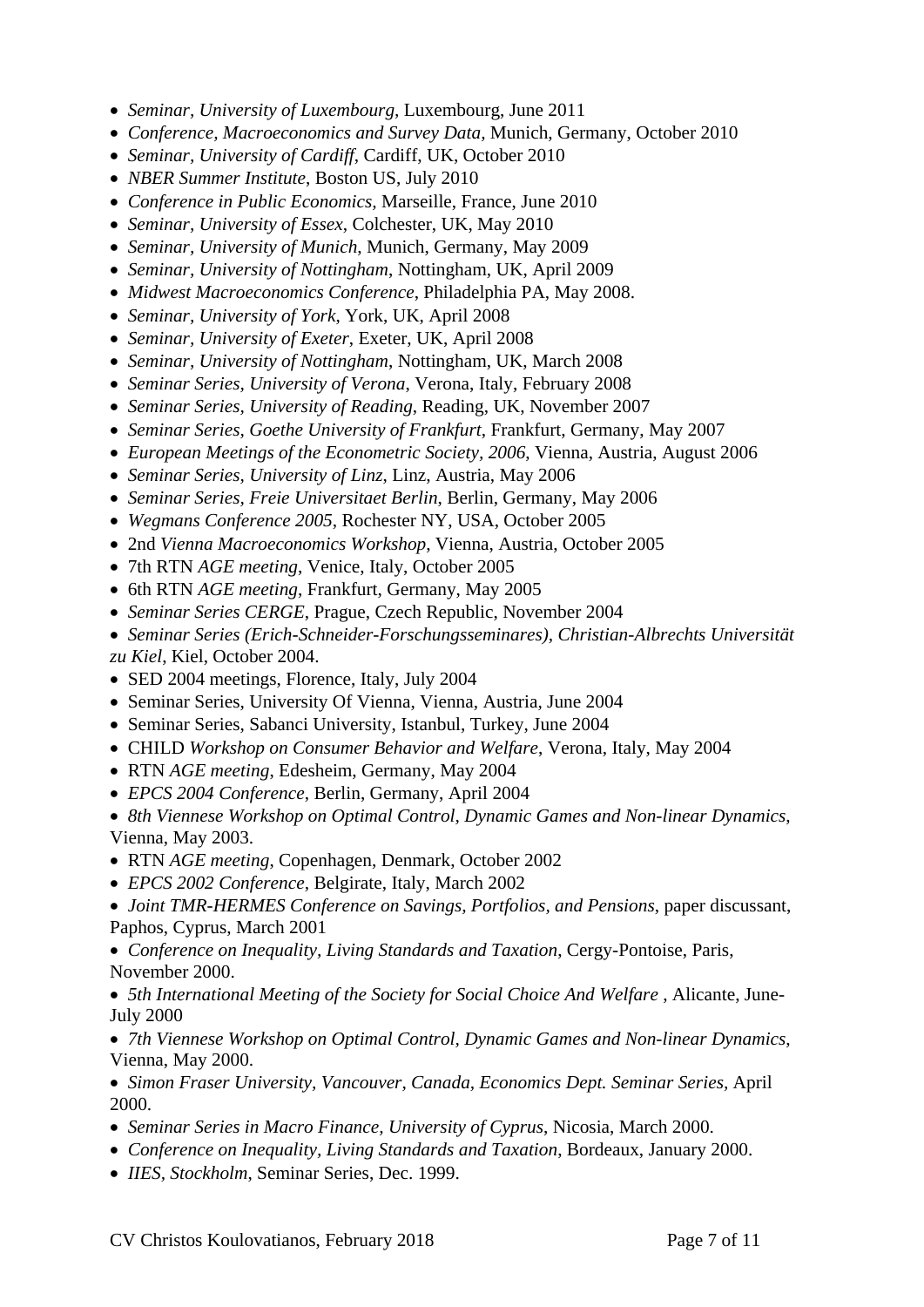- *Seminar Series (Erich-Schneider-Forschungsseminares), Christian-Albrechts Universität zu Kiel*, Kiel, April 1999.
- *Theories and Methods in Macroeconomics*, Montreal, May 1999.
- *Midwest Macroeconomics Conference*, Pittsburgh PA, April 1999.
- *Seminar Series in Macro Finance, University of Cyprus*, Nicosia, February 1999.
- *The Economics of Industrial Structure and Innovation Dynamics*, Lisbon, October 1998.

### **Ph.D. THESIS SUPERVISION OR SERVICE AS EXAMINER**

### *University of Luxembourg*

 Dimitris Mavridis, Principal thesis advisor, Provisional title: "Essays on Rational Learning, Capital Theory, and Inequality" (committee, Prof. Rajnish Mehra and Prof. Jess Benhabib, New-York University).

 Fabienne Weber, Principal thesis advisor, Provisional title: "Essays on Monetary Economics"

### *University of Nottingham*

 Yu Zhongjian, Internal examiner, "On the impact of Inequality on Investment and Occupational Choice under Imperfect Capital Markets"

 Sheng-chun Chen, Internal examiner (MPhil), "The trade policy trilemma and external shocks : a cross country analysis"

#### *University of Exeter*

 Carolina Achury (MSQE Frankfurt, with full studentship for excellence) Principal Supervisor, external supervisor while in Nottingham

 Sylwia Hubar (Diplom Frankfurt, with full studentship for excellence) Principal Supervisor, external supervisor while in Nottingham, First job: Economic Research Department, Natixis, Paris.

### **TEACHING EXPERIENCE**

### **Graduate**

• PhD level Macroeconomics, University of Luxembourg, from Fall Semester 2013-14 to date.

 MSc level Advanced mathematics (Master's Research Track – preparatory for PhD students), University of Luxembourg, Fall Semester 2013-14, 2014-15.

• MSc level Economics of Banking, University of Luxembourg, Spring Semester 2013-14 (*very good teaching evaluation*).

 PhD level Macroeconomics, University of Nottingham, Fall Semester 2011 (*excellent teaching evaluation*).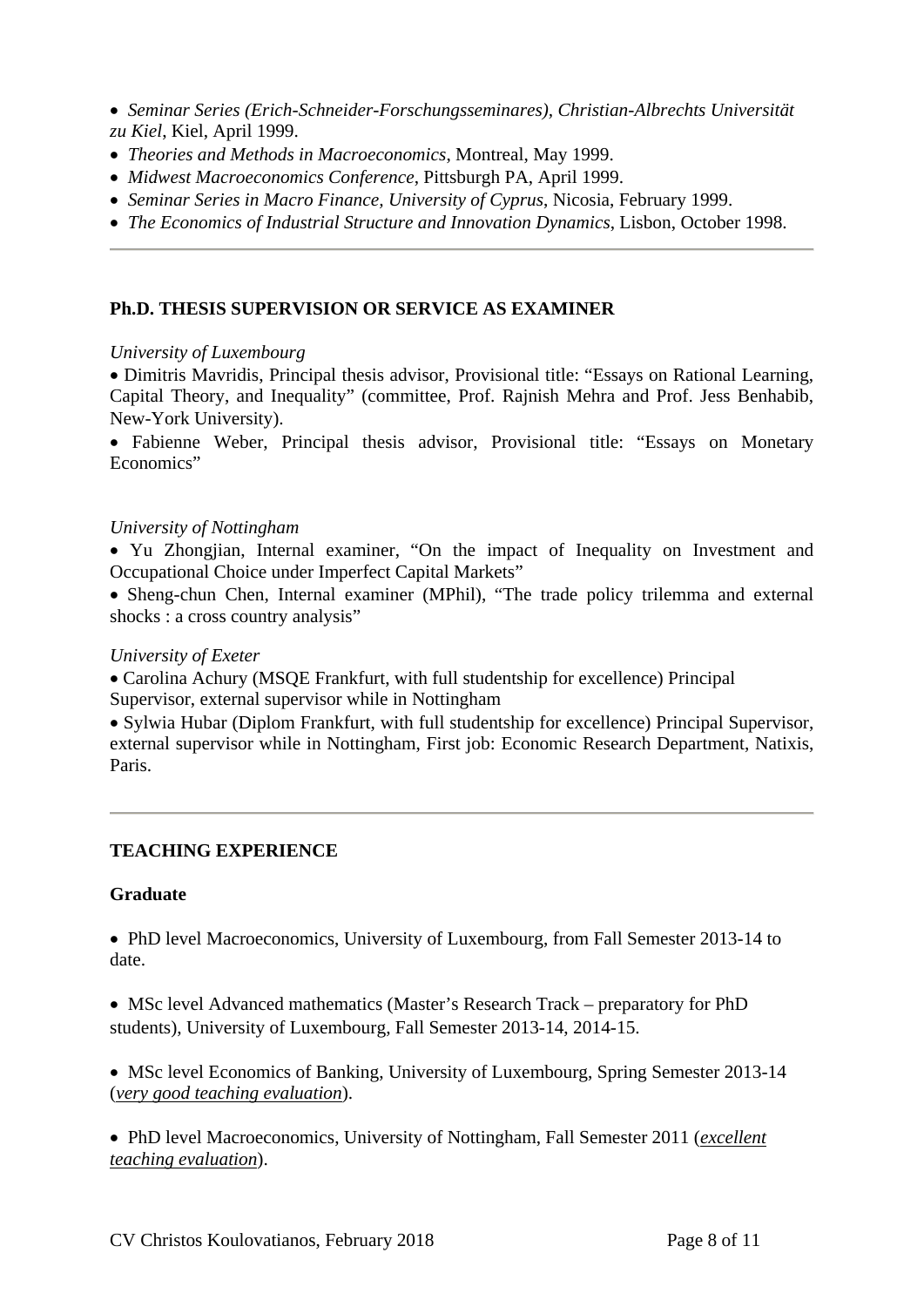Advanced Macroeconomics, University of Nottingham, Fall Semester 2009, 2010, Spring Semester 2010, 2011, 2012 (*excellent teaching evaluations*).

• Numerical Methods (2<sup>nd</sup>-year Ph.D.-program and Master's in Quantitative Economics and Finance course), Goethe University of Frankfurt, Spring 2009 (*excellent teaching evaluation*).

• Macro for Business MSc. Students (International Management), Exeter, Fall Semester 2008 (*excellent teaching evaluation*).

 Advanced Macro (joint Ph.D.-program and Master's in Quantitative Economics and Finance course - compulsory material for the Macro Ph.D. qualifying exams), Goethe University of Frankfurt, Fall 2007-2008 (*very good teaching evaluation*).

 Numerical Methods in Economic Dynamics (joint Ph.D.-program and Master's in Quantitative Economics and Finance course - compulsory material for the Macro Ph.D. qualifying exams), Goethe University of Frankfurt, Spring 2008 (*excellent teaching evaluation*).

 Economic Growth and Development (Master's in Quantitative Economics course), Goethe University of Frankfurt, Spring 2008 (*excellent teaching evaluation*).

 Blockseminar Economic Growth (19 students), Goethe University of Frankfurt, Spring 2008. (*excellent teaching evaluation*).

 Advanced Macro (joint Ph.D. program and Master's in Economic Analysis course compulsory material for the Macro Ph.D. qualifying exams), University of Cyprus, Spring 2002, Spring 2003, Spring 2004 (*excellent teaching evaluations*).

• Principal Master's thesis advisor.

University of Luxembourg: Ana Ivli, Edvard Bakhitov, Anastasia Chaikina.

University of Nottingham: Thomas Bland, Boubacar Drame, Jonathan Hodgson, Best Ojighoro, Weiyan Qin, Egor Gornostay (PhD Student at NYU), Bhavin Raval, Thomas Sgouralis, Ashley Siboo, Ho Nam Tam, Daniel Redrupp, Arav Patel, Aleks Hughes, Chun Yat Jacky Li, Elchin Mustafayev, Alexandra Toader (PhD Student at Northwestern), Faizan Yousefzai, Anup Mulay (PhD student at Boston College), David Tribe, Dai Shi.

University of Exeter: Antonio Bova, Christos Dimitriou, Ahmad Al-Saidi.

• Master's thesis committees, University of Cyprus, for Dimitris Mavridis (first appointment) as research fellow and PhD student in DELTA, Paris), Dimitris Ioannides (first appointment student in Biology, Univ. of Cyprus).

# **Undergraduate**

### *University of Luxembourg*

• Macroeconomics for Business students (Professional Bachelor's – about 80-150 students). Spring 2013 to date.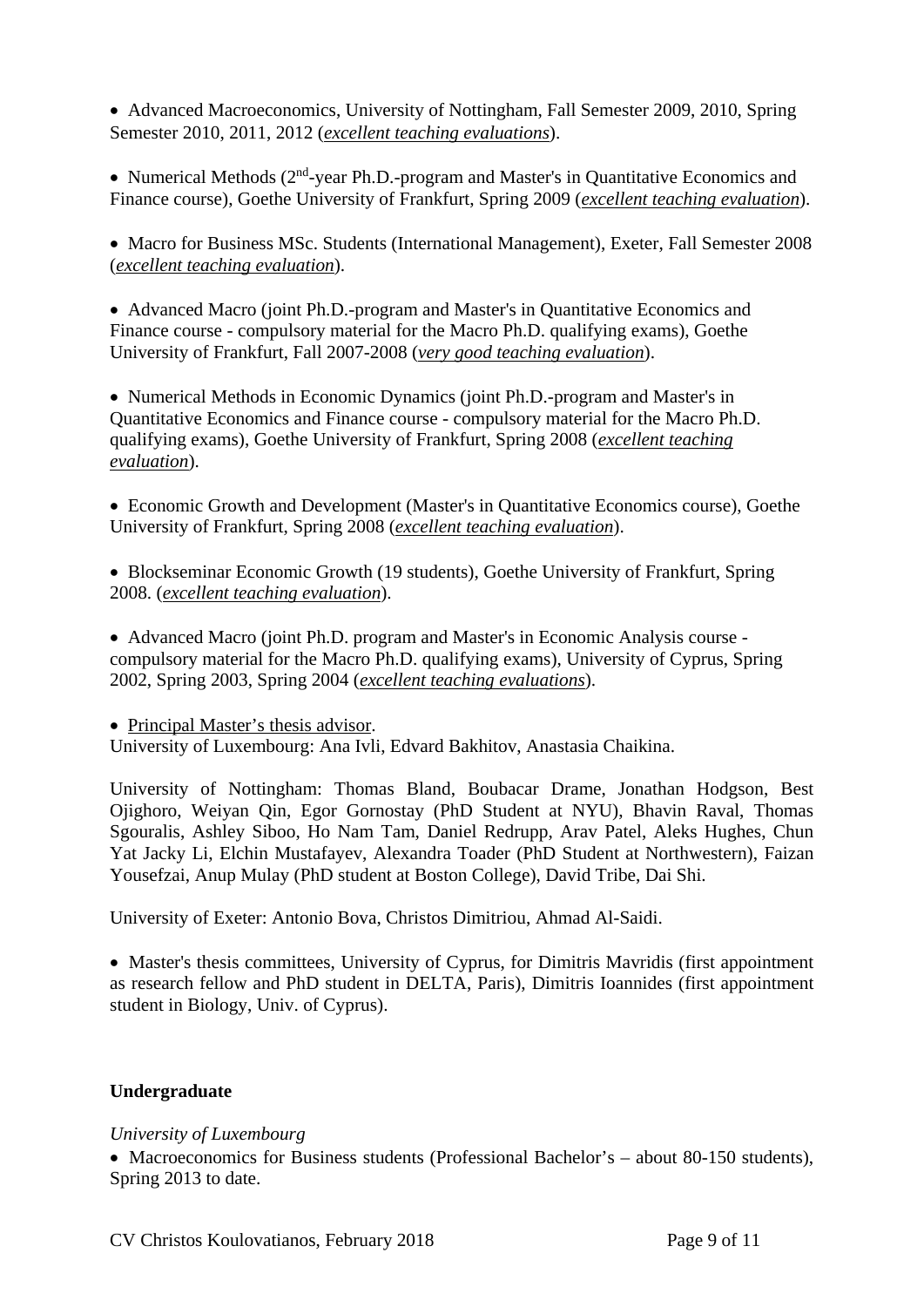### *University of Nottingham*

- Numerical Methods  $(3<sup>rd</sup>-advanced Undergraduate class)$ , Spring 2011, Fall 2011.
- Advanced Macroeconomics, University of Nottingham, Fall Semester 2009.
- Principal undergraduate thesis supervisor for 13 students.

### *University of Exeter*, Spring 2009.

- Investment Analysis and Portfolio Management.
- Economic Growth Policies.

### *Goethe University of Frankfurt*, Fall 2007-2008.

Introductory Macro (class size 260 students – *excellent teaching evaluation*).

### *University of Vienna*, from Oct. 2004 to date

• Introductory Macro, Fall 2004-2006, Spring 2005-2007, Fall 2004-2006, Spring 2005-2007.

### *University of Cyprus*, from 2000 to August 2004

- Intermediate Macro, Spring 2003, Spring 2004.
- Public Economics, Fall 2001, Fall 2003.
- Economic Development, Spring 2001, Spring 2002.
- Economic Growth, Fall 2000, Fall 2002.
- Supervised 32 undergraduate  $4<sup>th</sup>$ -year theses, all with empirical applications.

### *University of Rochester*, summer course instructor

- Financial Markets: Concepts and Institutions, summer 1999.
- Economic Growth and Development, summer 1999.
- Development Economics, summer 1998.

### **Teaching Assistant**

*University of Rochester,* from 1996 to 1999, for:

- Corporate Finance (for Prof. Sergio Rebelo),
- Intermediate Macroeconomics (for Prof. Steve Landsburg),
- Microeconomics (for Prof. Steve Landsburg).

### *Aristotle Univ. of Thessaloniki,* 1993,

• Intermediate Microeconomics (for Prof. George Papachristou).

### **TEACHING INTERESTS**

### **Graduate**

Finance/Asset Pricing, Banking, Macroeconomics, Numerical Methods in Macroeconomics and Finance, Finance, Topics in Continuous-Time Stochastic Optimization, Growth/Development Economics Political Economy, Dynamic Non-cooperative Game Theory, Dynamic Contract Theory.

### **Undergraduate**

Corporate Finance, Macroeconomics, Development Economics, Public Economics, Game Theory, Principles of Economics.